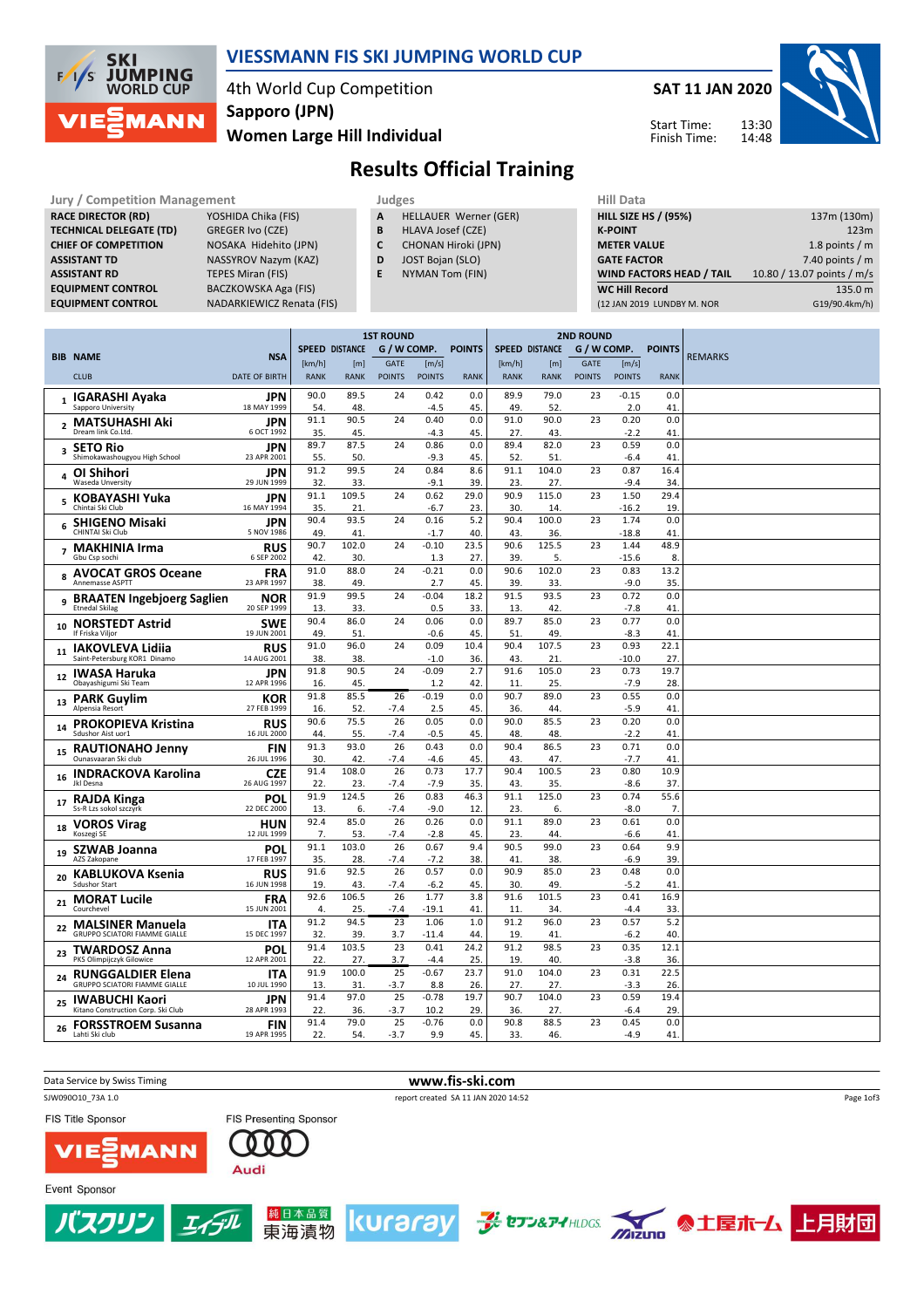

#### VIESSMANN FIS SKI JUMPING WORLD CUP

4th World Cup Competition Sapporo (JPN)

Women Large Hill Individual

SAT 11 JAN 2020



Start Time: Finish Time:

# Results Official Training

|    |                                                          |                           |             |                       | <b>1ST ROUND</b>       |                 |                        |                       |                  | <b>2ND ROUND</b> |                |                        |                |
|----|----------------------------------------------------------|---------------------------|-------------|-----------------------|------------------------|-----------------|------------------------|-----------------------|------------------|------------------|----------------|------------------------|----------------|
|    | <b>BIB NAME</b>                                          | <b>NSA</b>                |             | <b>SPEED DISTANCE</b> | G / W COMP.            |                 | <b>POINTS</b>          | <b>SPEED DISTANCE</b> |                  |                  |                | G / W COMP. POINTS     | <b>REMARKS</b> |
|    |                                                          |                           | [km/h]      | [m]                   | <b>GATE</b>            | [m/s]           |                        | [km/h]                | [m]              | <b>GATE</b>      | [m/s]          |                        |                |
|    | <b>CLUB</b>                                              | <b>DATE OF BIRTH</b>      | <b>RANK</b> | <b>RANK</b>           | <b>POINTS</b>          | <b>POINTS</b>   | <b>RANK</b>            | <b>RANK</b>           | <b>RANK</b>      | <b>POINTS</b>    | <b>POINTS</b>  | <b>RANK</b>            |                |
|    | <b>KYKKAENEN Julia</b>                                   | <b>FIN</b>                | 91.4        | 92.0                  | 25                     | $-0.76$         | 10.4                   | 90.8                  | 105.0            | 23               | 0.86           | 18.3                   |                |
|    | <b>KL SkiJumping Team</b>                                | 17 APR 1994               | 22          | 44                    | $-3.7$                 | 9.9             | 36.                    | 33.                   | 25.              |                  | $-9.3$         | 30.                    |                |
| 28 | <b>KOMAR Katra</b>                                       | <b>SLO</b>                | 92.1        | 110.0                 | 25                     | $-0.67$         | 41.7                   | 90.9                  | 109.5            | 23               | 0.62           | 29.0                   |                |
|    | Ssk Bohinj                                               | 16 MAY 2001               | 10.         | 20.                   | $-3.7$                 | 8.8             | 17.                    | 30.                   | 19.              |                  | -6.7           | 20                     |                |
| 29 | <b>FREITAG Selina</b>                                    | <b>GER</b>                | 92.4        | 100.0                 | 25                     | $-0.46$         | 20.9                   | 91.7                  | 99.0             | 23               | 0.63           | 10.0                   |                |
|    | Sg Nickelhuette Aue                                      | 19 MAY 2001               | 7.          | 31.                   | -3.7                   | 6.0             | 28.                    | 10.                   | 38.              |                  | $-6.8$         | 38.                    |                |
| 30 | <b>MALSINER Lara</b><br>GRUPPO SCIATORI FIAMME GIALLE    | <b>ITA</b><br>14 APR 2000 | 92.3<br>9.  | 114.0<br>14           | 25<br>$-3.7$           | $-0.47$<br>6.1  | 46.2<br>13.            | 91.3<br>17.           | 116.0<br>11      | 23               | 0.60<br>$-6.5$ | 40.9<br>15.            |                |
|    | <b>EDER Lisa</b>                                         | AUT                       | 91.0        | 90.5                  | 25                     | $-0.36$         | 2.5                    | 90.4                  | 103.5            | 23               | 0.73           | 17.0                   |                |
| 31 | SK Saalfelden                                            | 12 AUG 2001               | 38.         | 45.                   | $-3.7$                 | 4.7             | 43.                    | 43.                   | 30.              |                  | $-7.9$         | 32.                    |                |
| 32 | <b>BRECL Jerneja</b>                                     | <b>SLO</b>                | 92.1        | 104.0                 | 25                     | $-0.24$         | 25.2                   | 91.2                  | 106.5            | 23               | 0.71           | 22.6                   |                |
|    | SSK Mislinja                                             | 9 AUG 2001                | 10.         | 26.                   | $-3.7$                 | 3.1             | 24.                    | 19.                   | 23.              |                  | $-7.7$         | 25.                    |                |
| 33 | <b>CLAIR Julia</b>                                       | <b>FRA</b>                | 91.6        | 110.5                 | 25                     | $-0.22$         | 36.7                   | 90.5                  | 119.0            | 23               | 0.60           | 46.3                   |                |
|    | Xonrupt                                                  | 20 MAR 1994               | 19.<br>92.7 | 17.<br>110.5          | -3.7<br>25             | 2.9<br>$-0.23$  | 21                     | 41<br>91.9            | 9.<br>114.5      |                  | $-6.5$         | 10                     |                |
| 34 | <b>WUERTH Svenja</b><br>SV Baiersbronn                   | <b>GER</b><br>20 AUG 1993 | 3.          | 17.                   | $-3.7$                 | 3.0             | 36.8<br>20.            | 6.                    | 16.              | 23               | 0.34<br>$-3.7$ | 41.0<br>14             |                |
|    | TIKHONOVA Sofia                                          | <b>RUS</b>                | 91.8        | 109.5                 | 25                     | $-0.69$         | 41.0                   | 90.8                  | 115.0            | 23               | 0.55           | 39.7                   |                |
| 35 | Saint-Petersburg KOR1 Dinamo                             | 16 NOV 1998               | 16.         | 21.                   | $-3.7$                 | 9.0             | 18.                    | 33.                   | 14               |                  | $-5.9$         | 16.                    |                |
|    | ROGELJ Spela                                             | <b>SLO</b>                | 92.5        | 94.5                  | $\overline{25}$        | $-1.01$         | 18.2                   | 91.4                  | 107.0            | 23               | 0.46           | 26.2                   |                |
| 36 | <b>SSK Ilirija</b>                                       | 8 NOV 1994                | 5.          | 39.                   | $-3.7$                 | 13.2            | 33.                    | 16.                   | 22               |                  | $-5.0$         | 22.                    |                |
| 37 | <b>GOERLICH Luisa</b>                                    | GER                       | 92.9        | 98.0                  | 27                     | $-1.20$         | 19.6                   | 91.5                  | 106.5            | 23               | 0.33           | 26.7                   |                |
|    | WSV 08 Lauscha                                           | 21 DEC 1998               | 1.          | 35.                   | $-11.1$                | 15.7            | 30.                    | 13.                   | 23.              |                  | $-3.6$         | 21                     |                |
| 38 | <b>MARUYAMA Nozomi</b>                                   | <b>JPN</b>                | 92.8        | 108.0                 | 27                     | $-1.05$         | 35.6                   | 91.8                  | 116.0            | 23               | 0.28           | 44.4                   |                |
|    | Meiji University                                         | 2 JUN 1998                | 2.<br>92.1  | 23.<br>114.5          | $-11.1$<br>27          | 13.7<br>$-0.65$ | 22.<br>42.1            | 8.                    | 11<br><b>DNS</b> |                  | $-3.0$         | 13.                    |                |
| 39 | <b>AVVAKUMOVA Irina</b><br>Moscow Region TSSP OVS Dinamo | <b>RUS</b><br>14 SEP 1991 | 10.         | 13                    | $-11.1$                | 8.5             | 16.                    |                       |                  |                  |                |                        |                |
|    | <b>REISCH Agnes</b>                                      | GER                       | 91.3        | 96.5                  | 21                     | 0.41            | 19.0                   | 92.2                  | 100.0            | 23               | 0.10           | 17.5                   |                |
| 40 | Wsv Isnv                                                 | 11 OCT 1999               | 30.         | 37.                   | 11.1                   | $-4.4$          | 32.                    | 2.                    | 36.              |                  | $-1.1$         | 31.                    |                |
| 41 | <b>STROEM Anna Odine</b>                                 | NOR                       | 92.5        | 110.5                 | 23                     | 0.35            | 37.4                   | 92.2                  | 103.0            | 23               | $-0.05$        | 24.7                   |                |
|    | Alta If                                                  | 17 APR 1998               | 5.          | 17.                   | 3.7                    | $-3.8$          | 19.                    | $\overline{2}$        | 31               |                  | 0.7            | 24.                    |                |
| 42 | <b>SETO Yuka</b>                                         | <b>JPN</b>                | 91.4        | 117.5                 | 23                     | 0.55            | 47.9                   | 91.9                  | 114.0            | 23               | $-0.15$        | 45.8                   |                |
|    | Hokkaido High-Tech Athlete Club                          | 22 FEB 1997               | 22.<br>90.5 | 11<br>102.5           | 3.7<br>23              | $-5.9$<br>0.68  | 11<br>19.5             | 6.<br>91.2            | 17.<br>103.0     | 23               | 2.0<br>$-0.16$ | 11<br>26.1             |                |
| 43 | <b>SEYFARTH Juliane</b><br>WSC 07 Ruhla                  | <b>GER</b><br>19 FEB 1990 | 48.         | 29.                   | 3.7                    | $-7.3$          | 31.                    | 19.                   | 31               |                  | 2.1            | 23.                    |                |
|    | <b>IRASCHKO-STOLZ Daniela</b>                            | <b>AUT</b>                | 90.6        | 127.5                 | 23                     | 0.96            | 61.4                   | 91.5                  | 120.0            | $\overline{24}$  | $-0.50$        | 57.4                   |                |
| 44 | WSV Eisenerz-Steiermark                                  | 21 NOV 1983               | 44.         | 2.                    | 3.7                    | $-10.4$         | 8.                     | 13.                   | 8.               | $-3.7$           | 6.5            | 6.                     |                |
| 45 | SEIFRIEDSBERGER Jacqueline                               | <b>AUT</b>                | 91.4        | 126.0                 | 23                     | 0.89            | 59.5                   | 92.4                  | 108.0            | 24               | $-0.46$        | 35.3                   |                |
|    | SC Waldzell-Oberoesterreich                              | 20 JAN 1991               | 22.         | 3.                    | 3.7                    | $-9.6$          | 9.                     | 1.                    | 20.              | $-3.7$           | 6.0            | 18.                    |                |
| 46 | <b>KRAMER Marita</b>                                     | <b>AUT</b>                | 90.9        | 129.0                 | 23                     | 1.10            | 62.6                   | 92.0                  | 124.5            | 24               | $-0.22$        | 61.9                   |                |
|    | SK Saalfelden                                            | 25 OCT 2001               | 41.<br>90.6 | $\mathbf{1}$<br>115.0 | 3.7<br>$\overline{21}$ | $-11.9$<br>1.13 | 7.<br>44.5             | 4.<br>91.8            | 7.<br>111.5      | $-3.7$<br>24     | 2.9<br>$-0.25$ | 4<br>38.9              |                |
| 47 | <b>OPSETH Silje</b><br>IL Holevaeringen                  | <b>NOR</b><br>28 APR 1999 | 44          | 12                    | 11.1                   | $-12.2$         | 14                     | 8.                    | 18               | $-3.7$           | 3.3            | 17.                    |                |
|    | <b>KRIZNAR Nika</b>                                      | <b>SLO</b>                | 90.7        | 125.0                 | 21                     | 1.02            | 63.7                   | 92.0                  | 116.0            | 24               | $-0.12$        | 45.3                   |                |
| 48 | Ssk Alpina ziri                                          | 9 MAR 2000                | 42.         | 5.                    | 11.1                   | $-11.0$         | 6.                     | 4.                    | 11.              | -3.7             | 1.6            | 12                     |                |
| 49 | <b>ITO Yuki</b>                                          | <b>JPN</b>                | 90.3        | 111.5                 | 21                     | 0.55            | 44.5                   | 91.3                  | 119.0            | 24               | 0.06           | 48.5                   |                |
|    | Tsuchiya Home Ski Team                                   | 10 MAY 1994               | 52.         | 16.                   | 11.1                   | $-5.9$          | 14.                    | 17.                   | 9.               | $-3.7$           | $-0.6$         | 9.                     |                |
| 50 | <b>TAKANASHI Sara</b><br>KURARAY                         | JPN<br>8 OCT 1996         | 90.4        | 125.5                 | 21                     | 0.15            | 74.0                   |                       | <b>DNS</b>       |                  |                |                        |                |
|    |                                                          |                           | 49.<br>91.2 | 4.<br>122.5           | 11.1<br>21             | $-1.6$<br>0.36  | 1.<br>66.3             |                       | <b>DNS</b>       |                  |                |                        |                |
| 51 | <b>ALTHAUS Katharina</b><br>SC 1906 Oberstdorf           | GER<br>23 MAY 1996        | 32.         | 9.                    | 11.1                   | $-3.9$          | 4.                     |                       |                  |                  |                |                        |                |
|    | <b>PINKELNIG Eva</b>                                     | AUT                       | 90.1        | 123.5                 | 21                     | 0.66            | 64.9                   | 91.0                  | 128.0            | 24               | 0.36           | 61.4                   |                |
| 52 | <b>WSV Tschagguns</b>                                    | 27 MAY 1988               | 53.         | 7.                    | 11.1                   | $-7.1$          | 5.                     | 27.                   | 4.               | -3.7             | $-3.9$         | 5.                     |                |
| 53 | <b>KLINEC Ema</b>                                        | <b>SLO</b>                | 91.4        | 113.5                 | 21                     | 0.40            | 49.7                   | 90.7                  | 128.5            | 21               | 1.31           | 63.2                   |                |
|    | Ssk Alpina ziri                                          | 2 JUL 1998                | 22.         | 15.                   | 11.1                   | $-4.3$          | 10.                    | 36.                   | 3.               | 7.4              | $-14.1$        | 3.                     |                |
|    | <b>HOELZL Chiara</b><br>SV Schwarzach-Salzburg           | <b>AUT</b><br>18 JUL 1997 | 90.6<br>44. | 122.0<br>10.          | 21<br>11.1             | 0.12<br>$-1.3$  | 68.0<br>$\overline{3}$ | 89.9<br>49.           | 129.0<br>2.      | 21<br>7.4        | 0.82<br>$-8.9$ | 69.3<br>$\overline{2}$ |                |
|    |                                                          |                           | 91.5        | 123.0                 | 21                     | 0.06            | 70.5                   | 91.1                  | 130.5            | 21               | 1.01           | 70.0                   |                |
| 55 | <b>LUNDBY Maren</b><br>Kolbukameratene                   | <b>NOR</b><br>7 SEP 1994  | 21.         | 8.                    | 11.1                   | $-0.6$          | 2.                     | 23.                   | 1.               | 7.4              | $-10.9$        | 1.                     |                |